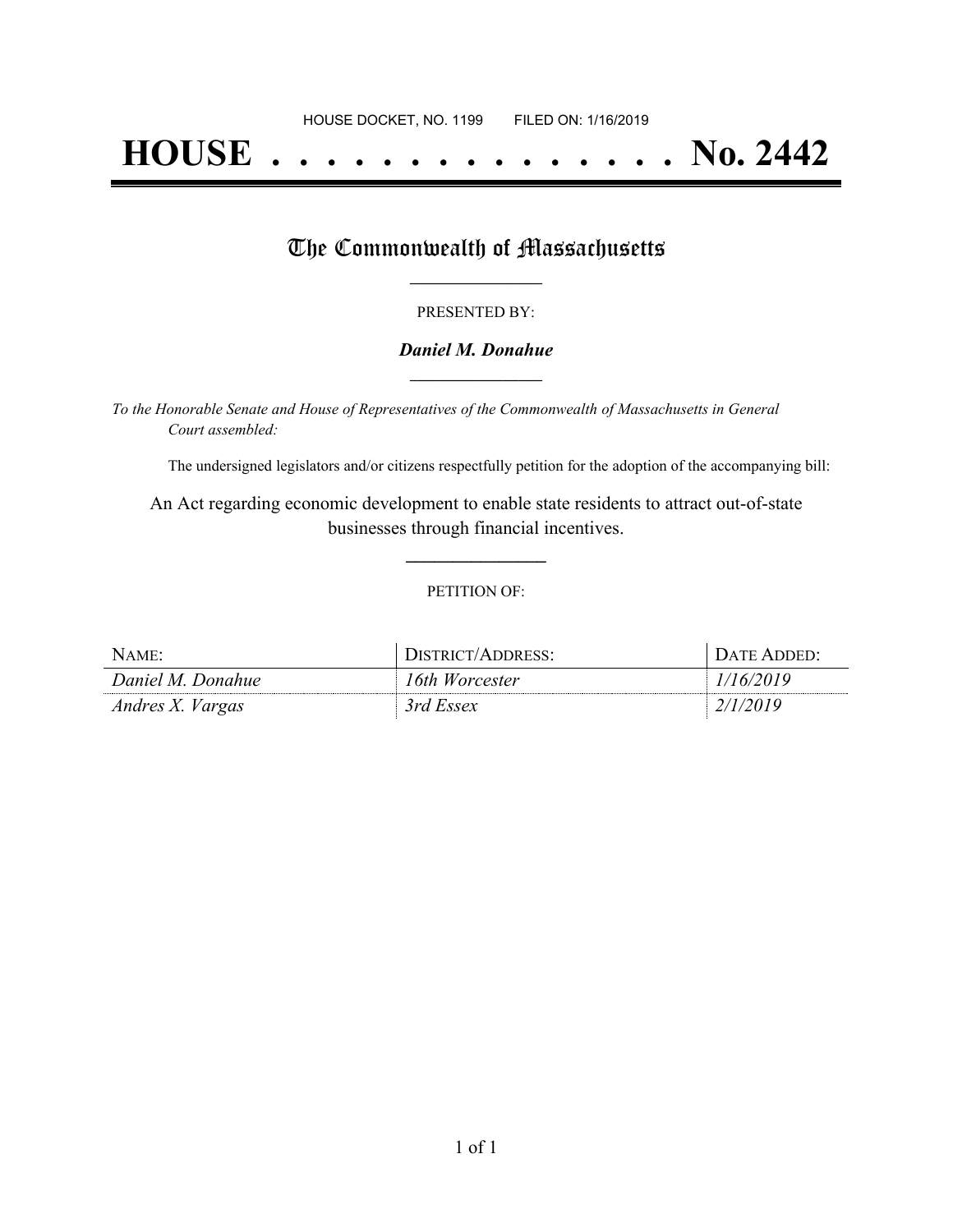#### HOUSE DOCKET, NO. 1199 FILED ON: 1/16/2019

## **HOUSE . . . . . . . . . . . . . . . No. 2442**

By Mr. Donahue of Worcester, a petition (accompanied by bill, House, No. 2442) of Daniel M. Donahue and Andres X. Vargas that the Department of Revenue be directed to prepare a feasibility study relative to creating a tax incentive program for new business growth. Revenue.

### [SIMILAR MATTER FILED IN PREVIOUS SESSION SEE HOUSE, NO. *1508* OF 2017-2018.]

## The Commonwealth of Massachusetts

**In the One Hundred and Ninety-First General Court (2019-2020) \_\_\_\_\_\_\_\_\_\_\_\_\_\_\_**

**\_\_\_\_\_\_\_\_\_\_\_\_\_\_\_**

An Act regarding economic development to enable state residents to attract out-of-state businesses through financial incentives.

Be it enacted by the Senate and House of Representatives in General Court assembled, and by the authority *of the same, as follows:*

| $\mathbf{1}$   | Section 1. Notwithstanding any rule, law or regulation to the contrary, the department of           |
|----------------|-----------------------------------------------------------------------------------------------------|
| $\overline{2}$ | revenue is herby authorized and directed to prepare a feasibility study, together with a draft of   |
| 3              | legislation amending chapters 62, 63 and any other general laws that may be necessary to create     |
| 4              | a tax incentive program to create new business growth. This tax incentive program shall be in       |
| 5              | accordance but not limited to the ideas listed below:                                               |
| 6              | This essence of this program is to reward residents of Massachusetts who successfully               |
| 7              | attract new business to the state. Citizens or business who successfully attract new business shall |
| 8              | receive, a tax credit, that will offset any current or future tax liability.                        |